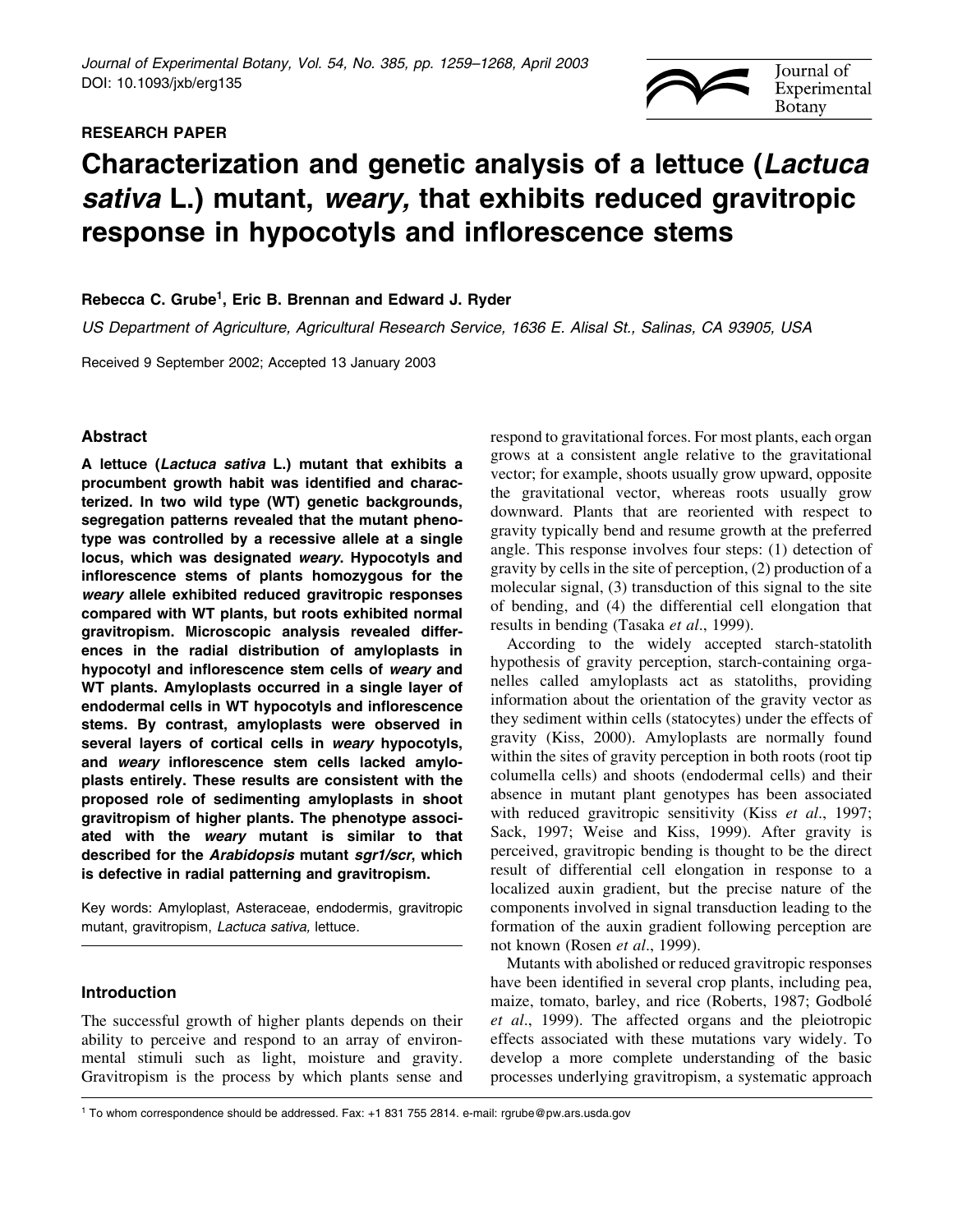## 1260 Grube et al.

has been used to generate and characterize mutants of Arabidopsis thaliana that are defective in all steps of the gravitropic response pathway (Fukaki et al., 1996a, b; Yamauchi et al., 1997). Analyses of over 20 Arabidopsis mutants with altered gravitropic responses have provided insights into the mechanisms of gravity perception and response by plants (Fujihara et al., 2000; Tasaka et al., 1999, 2001). Consistent with the starch-statolith hypothesis, many of the genes identified control starch synthesis, endodermal cell differentiation or amyloplast sedimentation. Other genes appear to be components of signal transduction pathways, or are involved in auxin or ethylene synthesis or responses, suggesting their involvement in the latter steps of gravitropism. In wild-type (WT) Arabidopsis plants, the roots, hypocotyls, and inflorescence stems exhibit gravitropic bending. When the loci involved in gravitropism are classified according to the organs in which they act (inflorescence stem only, hypocotyl only, root only, and all possible combinations of the three), six of the seven possible classes have been identified. This indicates that the graviresponse pathways in these organs share some common elements, but that other components are organ-specific.

Lettuce (Lactuca sativa L.), like Arabidopsis, is a dicot which initially grows as a rosette plant whose main stem elongates and grows vertically during the transition from vegetative to reproductive growth. Lettuce is well suited to hydroponic production due to rapid growth rate, high harvest index, and limited post-harvest processing requirements. Because of its suitability for hydroponic culture, lettuce is considered by the National Aeronautics and Space Administration to be a priority crop for use in advanced life support systems under conditions of microgravity, such as space stations (Henninger, 1998). Despite intensive efforts to identify optimal conditions for hydroponic lettuce production, very little is known about the gravitropic response mechanism(s) of lettuce. Consequently, the degree to which micro- or macrogravity conditions affect lettuce developmental processes, and therefore crop productivity, is poorly understood. A better understanding of the interactions between gravitropism and essential plant developmental processes will undoubtedly allow better prediction and control of plant growth and productivity in microgravity, and in a range of controlled environments on earth.

In the present study, a naturally occurring lettuce mutant with a procumbent, or 'weary', growth habit is characterized. The objectives were (1) to determine the inheritance of the weary phenotype, (2) to characterize mutant and WT plants with respect to gravitropic response of hypocotyls, roots and inflorescence stems, and (3) to compare the anatomy of hypocotyl, root and inflorescence stems in mutant and WT plants.

# Materials and methods

## Plant material

Seeds of all lettuce genotypes were obtained from the US Department of Agriculture-Agricultural Research Service lettuce germplasm collection in Salinas, CA. Both `Prizehead', a red leaf lettuce cultivar with a light green base colour, and 'Salinas 88', a medium-green iceberg lettuce cultivar, have a long vegetative growth phase prior to the transition to reproductive growth (bolting). 'Salinas 88' has the virus resistance gene mo, which is absent in `Salinas', but is otherwise nearly isogenic to `Salinas'. PI 251245 is a red-tinged darker green primitive L. sativa accession that bolts very quickly in response to long days.

Weary plants, which exhibited a horizontal growth habit after bolting, were first identified among the  $F_3$  progeny from a single  $F_2$ plant from a cross between PI 251245 and 'Prizehead'.  $F_4$  progeny were produced by self-pollinating a single weary and a single WT (erect) plant. Single plants from true-breeding lines were selfpollinated to produce  $F_5$  progeny. Individual plants from two  $F_5$ lines, 00-241 (weary) and 00-235 (erect), were crossed for inheritance studies and were self-pollinated to produce  $F_6$  progeny for studies examining seedling phenotypes. Aside from the weary phenotype, 00-241 and 00-235 were morphologically similar to one another and to the parent genotype PI 251245.

Controlled reciprocal crosses were made between 00-241 and the two WT genotypes 00-235 and 'Salinas 88' as described by Ryder and Johnson (1974) to maximize hybrid seed production. Morphological markers were used to confirm  $F_1$  identity in lettuce, because occasional self-pollination of the female parent occurs. For crosses with 'Salinas 88',  $F_1$  plants were identified using morphological markers (leaf width, leaf colour, number of days to bolting). For crosses between 00-241 and 00-235, similar morphology prevented the identification of  $F_1$  progeny by morphological markers other than the weary phenotype. Putative  $F_1$  plants were selfpollinated, and segregation in progeny populations confirmed the identity of true hybrids.

## Cultural conditions

For greenhouse studies, seeds were sown directly into plastic pots containing field soil or into plug trays containing Sunshine Mix No. 5 (Sun Gro Horticulture, Bellevue, WA). Seedlings were transplanted at approximately 3-weeks-old into plastic pots. Greenhouses were located in Salinas, CA, lacked supplemental lighting, and had minimum and maximum average daily temperatures of 18 °C and 35 °C, respectively.

## Evaluation of gravitropic response

To evaluate gravitropic responses of inflorescence stems, plants were grown in the greenhouse. After stems had elongated at least 15 cm (approximately 70 d after seeding), plants were placed in a growth chamber in complete darkness at 20 °C and were laid horizontally so that the shoot axis was perpendicular to the gravitational vector. Initial orientation and all subsequent measurements were recorded using an Epson PhotoPC800 digital camera. The final measurement was taken 24 h after gravistimulation. Visible markings on pots permitted alignment of images taken at different time points. Curvatures and lengths of stems were measured from digital images using Adobe Photoshop v5.5 (Adobe Systems, Inc., San Jose, CA) and Canvas v5.0.3 software (Deneba Systems, Miami, FL). To examine the gravitropic response of detached inflorescence stems, the distal 15–20 cm of plants were excised, placed in moistened florists' foam in a darkened growth chamber, and were laid horizontally. Detached stems were examined visually for bending indicative of a gravitropic response at varying times after gravistimulation.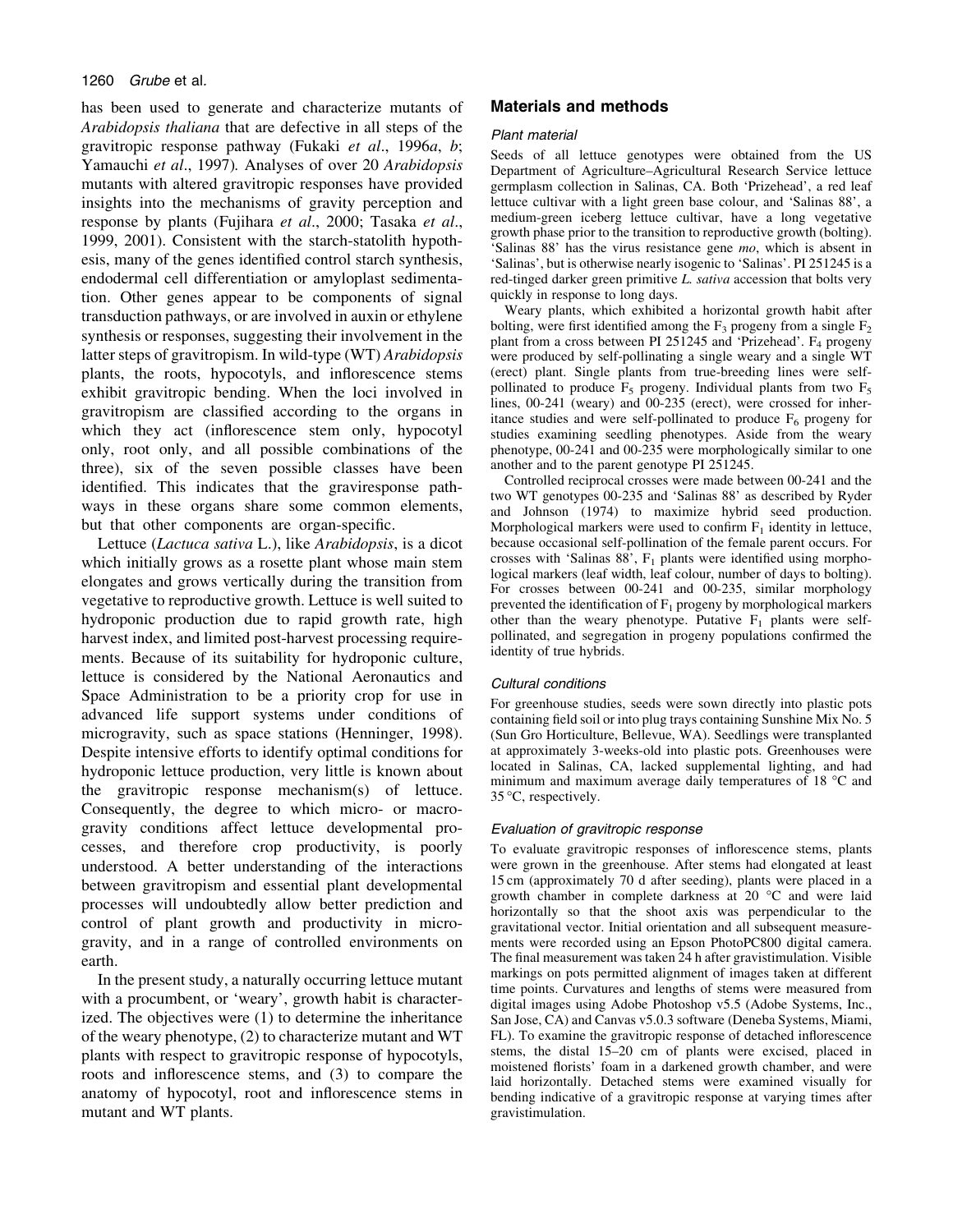

Fig. 1. Method used to evaluate graviresponse in lettuce seedlings. Straight seedlings were placed against the agar-coated inner wall of a Magenta box (A), which was then rotated 90° (B). Responding seedlings reoriented to resume vertical growth (C). Measurements taken included hypocotyl curvature, the angle by which the hypocotyl deviated from horizontal growth,  $\alpha$ , and root curvature, the angle by which the root deviated from horizontal growth, q, as well as hypocotyl and root length. The arrow designated with the symbol `g' indicates the direction of the gravity vector (D).

To evaluate the gravitropic response in seedling roots and hypocotyls, seeds were sown between vertically oriented sheets of moist paper towel and placed in a growth chamber for 16 h of light at 16 °C, followed by complete darkness at 25 °C. Straight seedlings were removed from the paper towels after 48 h and placed in Magenta boxes (Magenta Corporation, Chicago, IL) for gravistimulation (Fig. 1). Magenta boxes were prepared by pouring a thin (approximately 1 mm) layer of 1% agar along one inner wall of the box. Seedlings were laid on the agar-coated wall, with cotyledons and roots pointing towards the top and bottom of the box, respectively. Boxes containing seedlings were returned to the growth chamber, and were positioned vertically until most hypocotyls were at least 5 mm long  $(2-19 h)$ . The initial orientation was recorded by scanning the Magenta boxes using a standard office photocopier. Boxes were returned to the dark chamber and placed horizontally to provide a gravitational stimulus of 90°. Unstimulated controls were replaced in the original upright position. All seedlings were removed and photocopied intermittently, and returned to the chamber. Data are presented separately for two independent experiments, experiments I and II. The final measurement was taken 90 h after germination, which corresponded to 39 h after gravistimulation for experiment I, and 24 h after gravistimulation for experiment II. Curvatures and lengths of roots and hypocotyls of individual seedlings were measured from digital images of photocopies scanned with an Epson scanner as described for inflorescence stems.

#### Microscopic analysis

Inflorescence stems were harvested from 70-d-old plants. A hand microtome was used to make cross-sections (approximate thickness  $25 \mu m$ ) from the entire stem of 'Prizehead' and 'Salinas' plants, which were still in the rosette stage and had stems less than 2 cm long. The stems of all other genotypes were at least 5 cm long, and cross-sections were taken from two 5-mm-long regions, approximately 15 and 30 mm below the apical meristem. Sections were fixed in 70% (v/v) ethanol at room temperature for at least 24 h. Sections were then mounted on slides and stained for approximately 1 min with iodine potassium iodide (IKI) stock solution (2% (w/v) iodine, 5% (w/v) potassium iodide, and 20% (w/v) chloral hydrate).

For microscopic analysis of roots and hypocotyls, seedlings were grown in a dark growth chamber at 20 °C for 3 d wrapped in moistened paper towels. For whole mounts of root tips and hypocotyls, intact seedlings were fixed in  $70\%$  (v/v) ethanol at room temperature for at least 24 h. To examine root tips, whole roots

were mounted onto slides and stained for at least 1 min with IKI. To examine hypocotyls and cotyledons, entire seedlings were stained for at least 24 h with diluted IKI (1:5 dilution of stock solution in distilled water), and were then mounted on slides and gently squashed with a coverslip. Whole mounts were examined from at least five plants of each genotype. Freehand cross-sections were made from unfixed hypocotyls. Sections were taken from the region just below the apical hook, and were mounted on slides and stained for 1 min with diluted IKI. All microscopic slides were viewed and photographed using bright-field optics with a Zeiss Standard 16 light microscope and MC63 35 mm photomicrographic camera (Zeiss, West Germany) with Kodak Ektachrome Elite film at ASA 200.

#### Statistical analyses

For inheritance experiments, data from reciprocal crosses were bulked after chi-squared tests of homogeneity were performed and chi-squared goodness-of-fit tests were used to examine genetic hypotheses. For experiments examining seedling growth and gravitropic response, the number of seedlings measured per genotype varied from 4-17 for unstimulated controls, and from 14-61 for gravistimulated seedlings. Growth rate data from stimulated and unstimulated seedlings were not significantly different and were therefore combined to evaluate differences between genotypes. Curvature measurements for unstimulated controls of different genotypes were not significantly different, and were therefore combined for comparison with gravistimulated plants. Differences among treatments and genotypes were assessed using analysis of variance (ANOVA). Significant differences between treatments were determined with an error rate of  $\alpha$ =0.05 using Student's *t*-test or Tukey's HSD test for all pairwise comparisons. All analyses were performed using the JMP v4.0.4 statistical software package (SAS Institute, Cary, NC).

## **Results**

## Description of the mutant phenotype

For all genotypes, the age at which plants bolted depended on daylength. In all seasons, however, PI 251245, 00-241 and 00-235 consistently bolted at approximately the same age and earlier than `Salinas 88' and the parent cultivar `Prizehead'. Prior to bolting, weary plants were similar in appearance to both the parent accession PI 251245 and the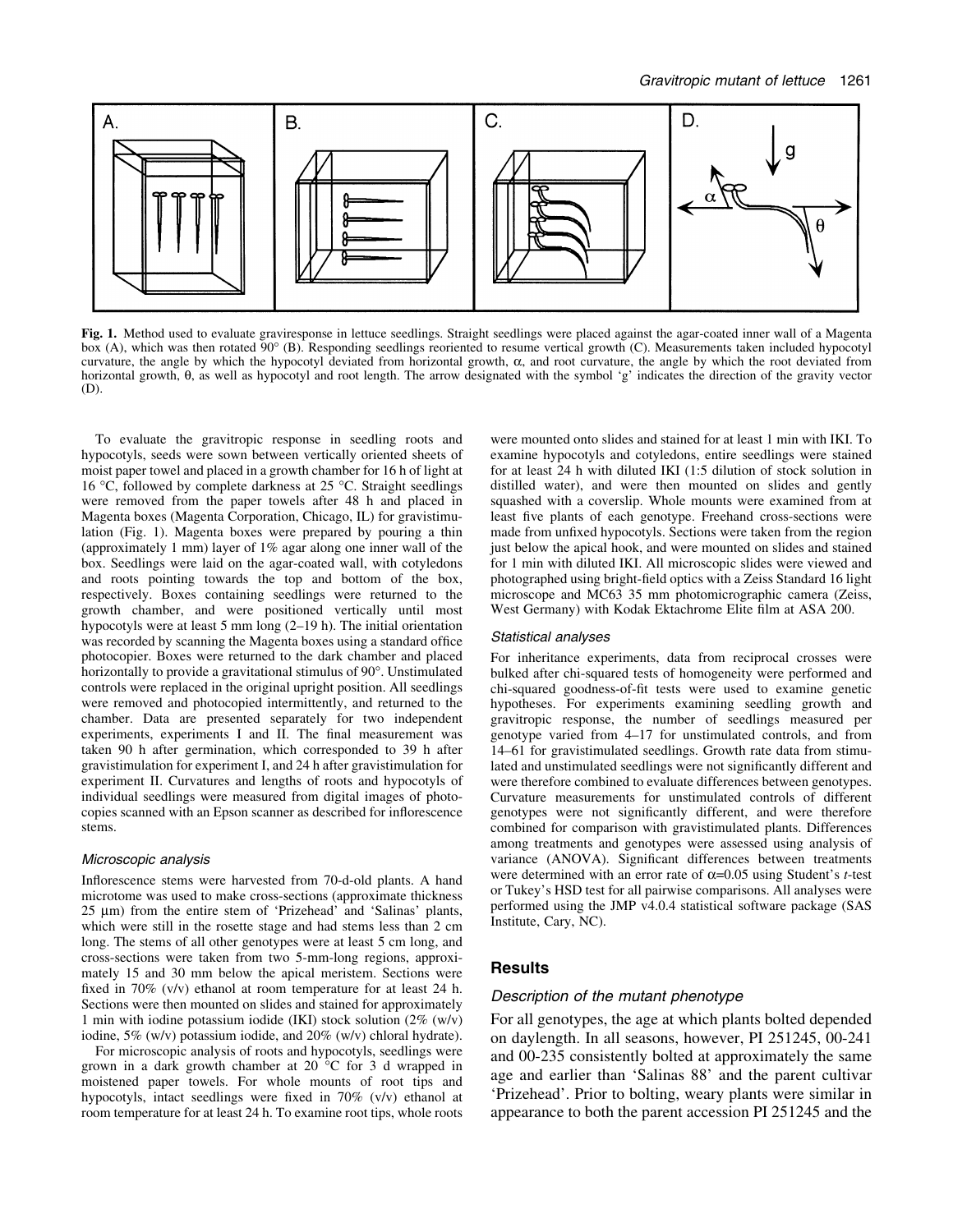

Fig. 2. Wild-type (WT) and weary lettuce plants and inflorescence stems. WT (PI 251245, 00-235, Prizehead (Pzhd), Salinas) and weary (00-241) lettuce plants were photographed at 64 d (A) and 82 d (B). Inflorescence stems (C) of WT (00-235) and weary (00-241) plants were photographed after being decapitated, inserted horizontally into moist florists' foam blocks, and incubated for 8 h in a dark growth chamber.

WT erect  $F_5$  sibling line 00-235. After bolting, weary and WT plants were readily distinguished because the main stems of weary plants curved whereas all WT lettuce plants exhibited straight upright growth (Fig. 2A). Fully elongated mature greenhouse-grown weary plants were often prostrate (Fig. 2B), but in some cases plants were only moderately bent or leaning towards one direction. Bolted plants of all genotypes bent slightly towards the south during winter months, when the sun remained near the horizon in the south-western sky throughout the day. During these months, weary plants exhibited more pronounced leaning towards the south than was observed for WT genotypes.

# Inheritance of the weary phenotype

All  $F_1$  plants generated by crossing 00-241 and 'Salinas 88' were erect and had morphological features intermediate between parent genotypes. Reciprocal crosses were phenotypically indistinguishable. Among eight putative (00-241 $\times$ 00-235) F<sub>1</sub> progeny, three erect plants that were indistinguishable from the male parent were identified. The five weary plants were presumably the result of selfpollination of the female parent 00-241. Since no erect plants were identified among 24 intentionally self-pollinated progeny of 00-241, erect plants were considered  $F_1$ 

hybrids. All progeny from the reciprocal  $(00-235\times00-241)$ cross were erect and indistinguishable from the female parent.  $F_2$  populations from reciprocal crosses using both genetic backgrounds were grown in the greenhouse and evaluated for the weary phenotype after initiation of bolting. Chi-squared tests of homogeneity established that segregation ratios in populations resulting from reciprocal crosses did not differ, providing no evidence for maternal inheritance. In both genetic backgrounds, the weary phenotype segregated in ratios consistent with monogenic recessive inheritance (Table 1). Thus, the recessive allele that confers the procumbent phenotype in the mutant lettuce line 00-241 was designated weary (wry).

## Gravitropic response of the weary mutant

Inflorescence stems: The growth habits of WT and mutant lettuce plants grown in the greenhouse are shown in Fig. 2A and B. During the 24 h following gravistimulation in the dark, the apical portions of WT (00-235) plants with elongated main stems  $(15-20 \text{ cm})$  rapidly bent upward, but wry (00-241) plants did not exhibit a bending response (Table 2). During this time period, no stem elongation was observed for either genotype. Mutant plants did not reorient even after several days of horizontal stimulus (data not shown). A rapid gravitational response was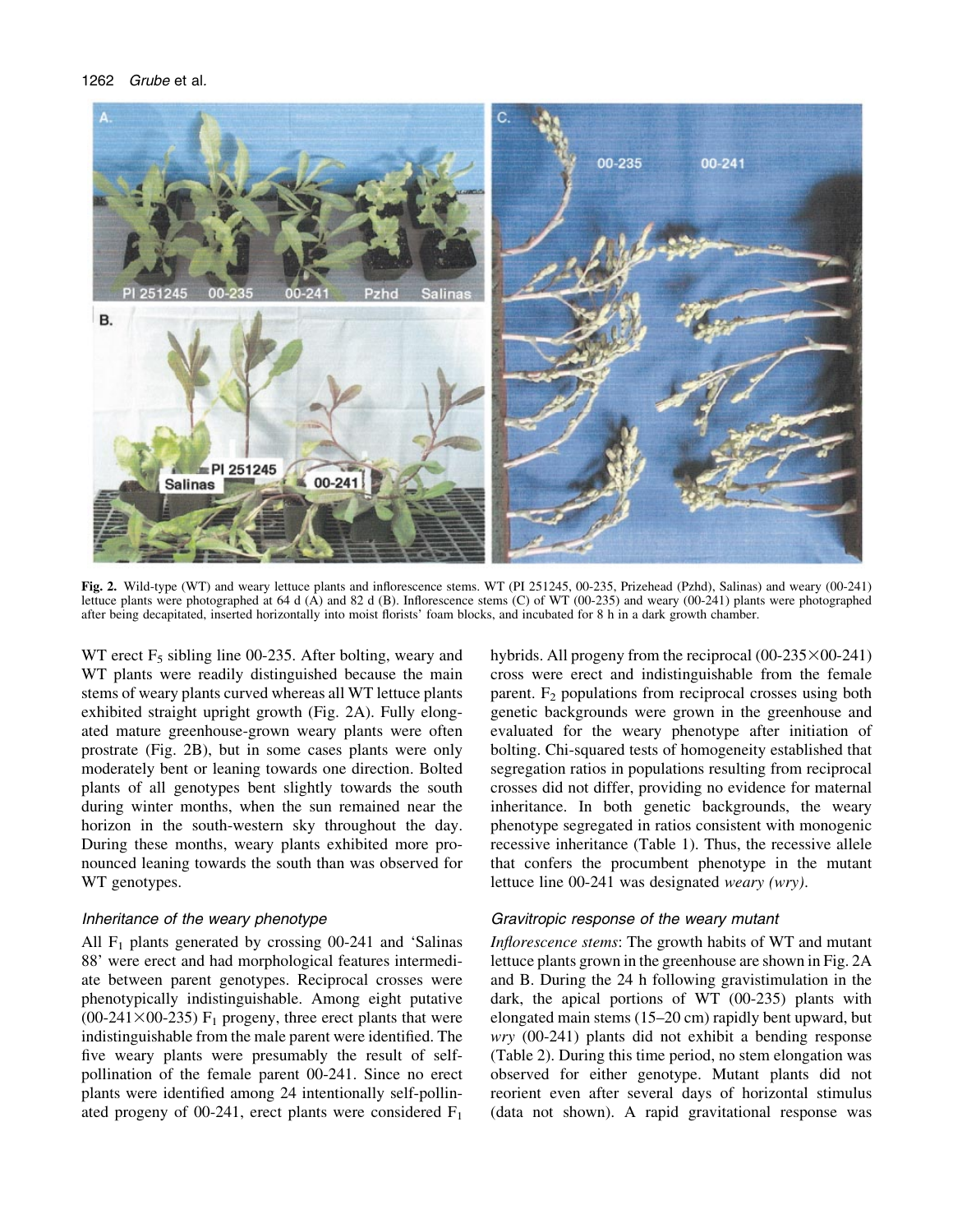Table 1. Inheritance of the weary mutant phenotype in two genetic backgrounds

| Genotype                                      | No.<br>weary | No.<br>erect | Expected<br>ratio (weary:<br>erect) | $\gamma^{2a}$ | $\mathbf{p}$ a |
|-----------------------------------------------|--------------|--------------|-------------------------------------|---------------|----------------|
| $00-241$ (weary)                              | 24           | $\theta$     |                                     |               |                |
| $00-235$ (erect)                              | 0            | 24           |                                     |               |                |
| 'Salinas 88'                                  |              | 24           |                                     |               |                |
| $(00-241\times$ 'Salinas 88') F <sub>1</sub>  |              |              | 0:1                                 |               |                |
| ('Salinas 88' $\times$ 00-241) F <sub>1</sub> | 0            | 26           | 0:1                                 |               |                |
| (00-241 $\times$ 'Salinas 88') F <sub>2</sub> | 159          | 414          | 1:3                                 | 2.31          | 0.13           |
| $(00-241\times 00-235)$ F <sub>1</sub>        |              | 3            | 0:1                                 |               |                |
| $(00-235'00-241)$ F <sub>1</sub>              | 0            | 17           | 0:1                                 |               |                |
| $(00-241'00-235)$ F <sub>2</sub>              | 159          | 426          | 1:3                                 | 1.48          | 0.22.          |

<sup>a</sup>The  $\chi^2$  and P values resulting from a Chi-squared test of fit of the data to expected Mendelian ratios for a single recessive gene.  $F<sub>2</sub>$  data from reciprocal crosses were pooled after testing for heterogeneity.

observed for stems of WT plants of all stages, i.e. prior to bud formation, after budding but prior to elongation of the lateral branches bearing reproductive structures, and after buds and flowers were present on elongated lateral branches. Detached inflorescence stems of wry and WT plants showed responses similar to those of intact stems (Fig. 2C). These observations establish that the gravitropic response of wry inflorescence stems was reduced or absent compared with WT lettuce.

Hypocotyls: Following the application of a 90° gravitational stimulus, WT and wry hypocotyls showed similar growth kinetics, initially growing at an approximately linear rate that began to decrease 10 h after stimulation (Fig. 3). Significant differences in cumulative hypocotyl growth were detected among WT genotypes (Table 3). Although *wry* hypocotyl growth was significantly less than that of PI 251245, Salinas 88 and 00-235, it was not significantly less than that of Prizehead (Table 3). Despite different growth rates, all WT hypocotyls curved rapidly following gravistimulation. Curvature of  $20-40^{\circ}$  was measured 2 h after stimulation, and by 10 h, the total curvature had increased to  $45-70^{\circ}$ , depending on genotype (Fig. 3). Curvature of unstimulated controls was not significantly different from zero for any genotype. At the conclusion of the experiment, wry hypocotyls exhibited significantly less total curvature and curvature per unit of growth in response to gravistimulation than any WT genotype (Table 3). In both experiments, wry hypocotyls exhibited  $12-14^\circ$  mean curvature 2 h after stimulation; although significantly greater than zero, this value did not increase over time and was not significantly different from the curvature of unstimulated controls. These observations established that the gravitropic response of wry hypocotyls was absent or reduced compared to that of WT lettuce.

Roots: The growth kinetics of WT and wry roots were similar (Fig. 3). Despite variation in cumulative root

Table 2. Cumulative curvature of WT and weary lettuce inflorescence stems after a  $90^\circ$  gravitational stimulus<sup>a</sup>

| Genotype                      | Cumulative curvature after gravistimulation $(°)$ |                                          |                                          |  |  |
|-------------------------------|---------------------------------------------------|------------------------------------------|------------------------------------------|--|--|
|                               | 4 h                                               | 8 h                                      | 24 h                                     |  |  |
| 00-241 (weary)<br>00-235 (WT) | $-5\pm3$ a <sup>*</sup><br>$29 \pm 11 h$          | $-2\pm 3$ a <sup>*</sup><br>$73 \pm 3 h$ | $-8\pm 4$ a <sup>*</sup><br>$86 \pm 3 h$ |  |  |

<sup>a</sup>Greenhouse-grown 73-d-old plants with elongated inflorescence stems were transferred to a dark growth chamber and turned horizontally (gravistimulated), and were exposed to light only briefly during photodocumentation at 4, 8 and 24 h after stimulation. Twelve plants were measured per genotype, and the mean  $\pm$  SE from a single representative experiment were presented. At each time point, means followed by the same letter were not significantly different, and an asterisk denotes measurements that were not significantly greater than zero using Student's *t*-test at  $\alpha$  = 0.05.

growth among WT genotypes, wry roots exhibited significantly less growth than all WT genotypes (Table 3). Despite reduced growth, roots of wry seedlings exhibited a gravitropic bending response of similar speed and magnitude as WT genotypes (Fig. 3). Although the cumulative mean root curvature was less for wry than for some WT genotypes, in most cases the differences were not statistically significant. Furthermore, when their slower growth was taken into account, the curvature per unit growth of wry roots was equal to or greater than that of WT genotypes (Table 3). These observations establish that the gravitropic responses of wry roots were equivalent to those of normal lettuce seedlings.

## Microscopic analysis

Inflorescence stems: Light microscopy of inflorescence stem cross-sections of 70-d-old plants revealed several layers of cortical cells between the stele and a clearly defined epidermal layer comprised of two to three cells. The number of cortical cell layers varied widely, both within and among genotypes. The mutant (00-241) and WT (00-235) sibling lines were very similar in appearance and could not be differentiated on the basis of number of cortical cell layers or other gross structural differences. Inflorescence stem cross-sections stained with IKI showed amyloplasts of similar size and frequency in a single layer of cells in the cortex of all WT genotypes, including 00- 235 (Fig. 4A). By contrast, amyloplasts were not observed in IKI-stained cross-sections from any wry plants (Fig. 4B).

Hypocotyls: For all genotypes, cells in cotyledons and the uppermost region of the hypocotyl, the apical hook, were uniformly darkly stained by IKI solution, confirming the presence of starch in these tissues. Individual darkly stained amyloplasts were also observed below the apical hook (Fig. 4C, D). The vertical distribution of amyloplasts followed a gradient, with their frequency declining such that very few were usually observed in the lower half of the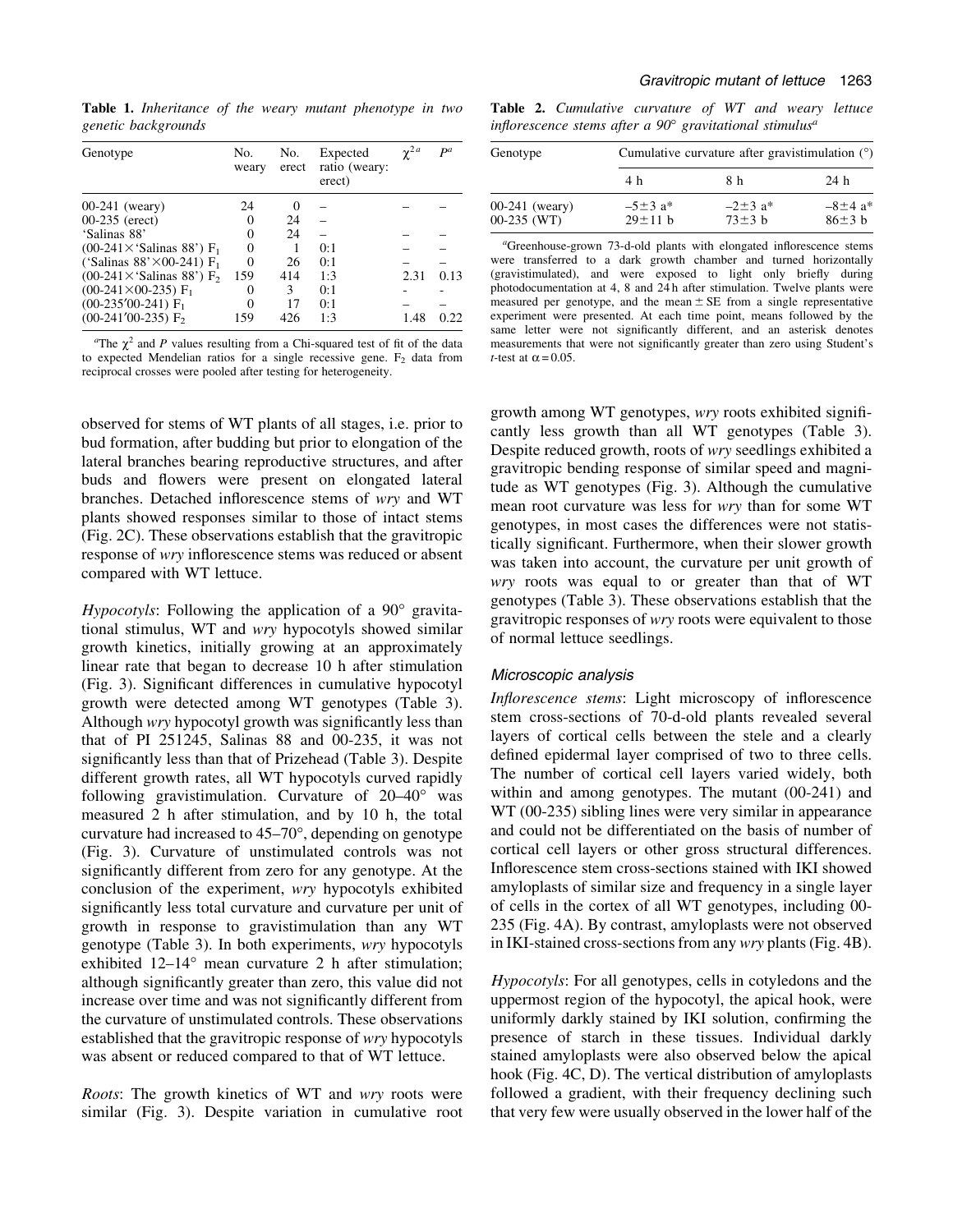

Fig. 3. Growth and reorientation of lettuce seedlings after a 90° gravitational stimulus. Dark-grown 3-d-old straight seedlings were turned horizontally (gravistimulated) or maintained vertically (unstimulated controls), and were exposed to light only during photodocumentation of growth and curvature. Growth and curvature of roots and hypocotyls were measured prior to stimulation and at several time points following stimulation. Mean  $\pm$ SE of growth and curvature from experiment II are presented for weary (00-241) and three WT genotypes (PI 251245, 00-235, and Prizehead). For growth measurements, data from stimulated and unstimulated controls did not differ and were combined for each genotype. For curvature measurements, data from unstimulated controls of all genotypes were combined.

hypocotyl, near the interface between root and shoot. The size, abundance, and pattern of vertical distribution of amyloplasts were similar for both mutant and WT genotypes. By contrast, differences in the radial distribution of amyloplasts in mutant and WT hypocotyls were readily apparent in whole mounts as well as cross-sections. In whole mounts of WT seedlings, amyloplasts were observed in a narrow band surrounding the vascular tissue (Fig. 4C), whereas amyloplasts in the mutant were more broadly distributed, spanning nearly the entire width of the seedling (Fig. 4D). Cross-sections of all WT genotypes revealed that amyloplasts occurred only in a distinct single layer of cells, the endodermis, located just outside the stele (Fig. 4A). By contrast, amyloplasts in wry hypocotyls were distributed throughout several cell layers situated between the stele and the epidermis (Fig. 4B).

Roots: Using light microscopy of fixed and IKI-stained whole mounts of roots, amyloplasts were observed in the columella cells of seedling root caps of all genotypes examined (data not shown). No differences in distribution, size or number of amyloplasts were observed for the mutant and WT genotypes.

## **Discussion**

The procumbent growth habit in the lettuce line 00-241 was found to be controlled by a recessive allele at a single locus, weary (wry), and was associated with the loss of some or all gravitropic responses in hypocotyls and inflorescences. Since reorientation following perception of a gravitational stimulus requires differential cell elongation, a reduction in growth alone could account for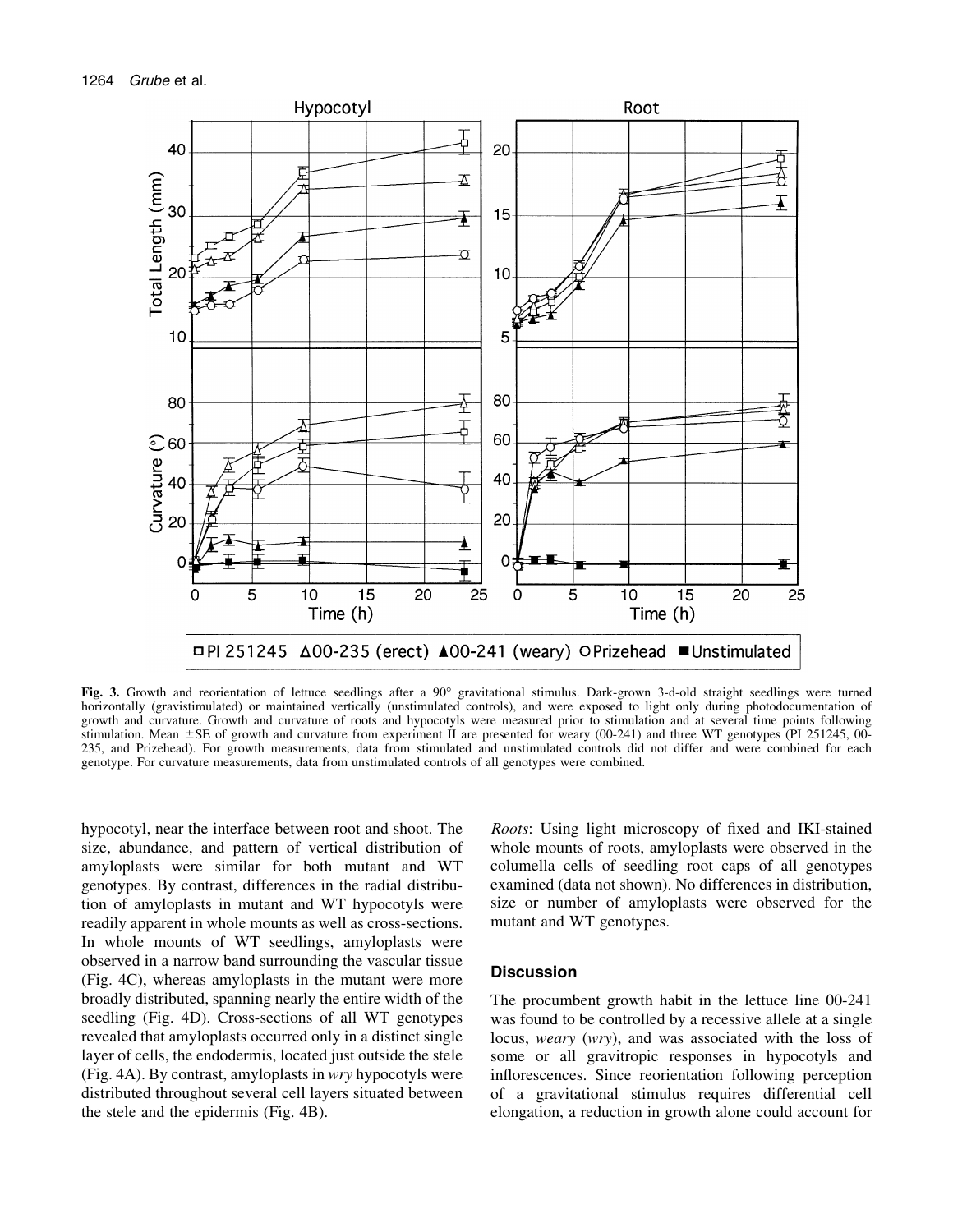**Table 3.** Effect of a 90 $^{\circ}$  gravitational stimulus applied to wild-type and weary lettuce seedlings<sup>a</sup>

| Trait measured                                 | Genotype  | Hypocotyl                 |                           | Root           |                |
|------------------------------------------------|-----------|---------------------------|---------------------------|----------------|----------------|
|                                                |           | Experiment I              | Experiment II             | Experiment I   | Experiment II  |
| Cumulative growth $\text{(mm)}^b$              |           |                           |                           |                |                |
| 00-241                                         | wry       | $92 \pm 6$ c              | $98 \pm 3$ c              | $99\pm9$ b     | $95\pm4c$      |
| PI 251245                                      | WT        | $151 \pm 7$ a             | $132 \pm 6$ a             | $171 \pm 10$ a | $181 \pm 14$ a |
| 'Salinas 88'                                   | WT        | $123 \pm 5$ b             | $\equiv$ <sup>c</sup>     | $166 \pm 7$ a  |                |
| 'Prizehead'                                    | WT        |                           | $109 \pm 5$ bc            |                | $132 \pm 8$ b  |
| $00 - 235$                                     | <b>WT</b> |                           | $110\pm3$ b               |                | $148 \pm 6$ ab |
| Cumulative curvature $(°)^d$                   |           |                           |                           |                |                |
| 00-241                                         | wry       | $14\pm3$ c                | $12\pm3$ c                | $55 \pm 4$ a   | $61\pm3$ c     |
| PI 251245                                      | WT        | $74\pm4$ a                | $66 \pm 6$ a              | $71 \pm 5$ a   | $106 \pm 8$ a  |
| 'Salinas 88'                                   | WT        | $60\pm3$ b                |                           | $61\pm4$ a     |                |
| 'Prizehead'                                    | WT        |                           | $40\pm7$ b                | -              | $74\pm 6$ bc   |
| $00 - 235$                                     | WT        |                           | $81 \pm 5$ a              |                | $76\pm4$ b     |
| Unstimulated control                           | all       | $-1 \pm 5$ c <sup>*</sup> | $-2 \pm 5$ c <sup>*</sup> | $-7 \pm 7$ b*  | $-4 \pm 4$ d*  |
| Cumulative curvature per unit of growth (°/mm) |           |                           |                           |                |                |
| 00-241                                         | wry       | $17\pm5$ b                | $10\pm4$ cd               | $56 \pm 5$ a   | $63\pm3$ a     |
| PI 251245                                      | WT        | $60\pm 6$ a               | $50\pm7$ ab               | $39 \pm 7$ ab  | $58\pm8$ a     |
| 'Salinas 88'                                   | WT        | $49\pm4$ a                |                           | $34\pm5$ b     |                |
| 'Prizehead'                                    | WT        |                           | $35\pm9$ bc               |                | $63\pm6$ a     |
| $00 - 235$                                     | WT        |                           | $73\pm6$ a                |                | $56\pm4$ a     |
| Unstimulated control                           | all       | $-1 \pm 8$ b*             | $1\pm 6$ d <sup>*</sup>   | $-5\pm9$ c*    | $-3 \pm 4$ b*  |

a Dark-grown 2±3-d-old straight seedlings were turned horizontally (gravistimulated) or maintained vertically (unstimulated controls), and were exposed to light only during photodocumentation of growth and curvature. Cumulative growth and curvature were measured prior to stimulation and either 40 h (experiment I) or 23 h (experiment II) after stimulation. Mean  $\pm$  SE for curvature, growth, and curvature per unit growth from two independent experiments (I and II) are presented. The number of seedlings measured per genotype varied from 4±17 for unstimulated controls and from 14±61 for gravistimulated seedlings. For each trait within an experiment, means followed by the same letter were not significantly different at the  $\alpha$ =0.05 level using Tukey's HSD test. An asterisk denotes values that were not significantly greater than zero.

<sup>b</sup>Within each genotype, cumulative growth data were combined for gravistimulated and unstimulated seedlings.

 $c^2$  = not tested.

d Curvature measurements of unstimulated controls from different genotypes were combined.

an apparent decrease in gravitropic response, and mutant seedlings did exhibit reduced growth compared with some WT genotypes. Even when reduced growth was taken into account, however, *wry* hypocotyls displayed significantly less curvature than WT hypocotyls. By contrast, the curvature per unit growth of wry roots was equal to or greater than that observed for WT roots, indicating that the gravitropic response of wry roots is not impaired. To the authors' knowledge, wry is the first gravitropic mutant characterized within the Asteraceae, a large and diverse plant family.

The pathways involved in perceiving light and gravity interact to determine plant growth (Correll and Kiss, 2002). Receptors of red and blue light, respectively, perceive the signals that trigger photoperiod responses and phototropism (Lin, 2002). The timing of the transition from vegetative to reproductive growth in lettuce is determined by photoperiod (Waycott, 1995; Ryder, 1988). Similar seasonal variation in time to bolting was observed for the wry mutant and WT PI 251245 and 00- 235, suggesting that the photoperiodic sensitivity of wry plants is normal. Evidence that wry plants also have normal phototropic responses came from the observation that, when exposed to unilateral illumination, the phototropic responses of wry seedlings were as strong or stronger than those of WT seedlings (data not shown). Further support came from the observation that the mutant,

like WT genotypes, grew towards the south-west in response to the asymmetrical illumination provided by the winter sun.

Based on existing models describing the mechanisms of gravitropism, the first step in this complex process is the sedimentation of amyloplasts within statocytes under the effects of gravity. The sedimented amyloplast presumably interacts with some component (s) of the statocyte, generating a signal to trigger the bending response. Signal transduction then leads to the establishment of an auxin gradient, and differential growth, i.e. bending, occurs. The majority of gravitropic mutants of Arabidopsis either lack amyloplasts in one or more organs, or have amyloplasts which are incapable of normal sedimentation. Five Arabidopsis mutants (shoot gravitropism-1 (sgr1), sgr2, sgr4, sgr7, and amyloplastless-1 (eal1)) have phenotypes similar to wry in that they exhibit normal root gravitropism, but abnormal gravitropic responses in both inflorescence stems and hypocotyls (Fukaki et al., 1996b, 1998; Yamauchi et al., 1997). Two of these, sgr2 and sgr4, contain amyloplasts in endodermal cells, but the amyloplasts do not sediment normally (Kato et al., 2002). The *eal1* mutant appears to have a normal endodermis, but lacks amyloplasts in all shoot tissues (Fujihara et al., 2000). Both sgr1 and sgr7, which are allelic to the radial patterning mutants scarecrow (scr) (Scheres et al., 1995; Di Laurenzio et al., 1996) and short-root (shr) (Scheres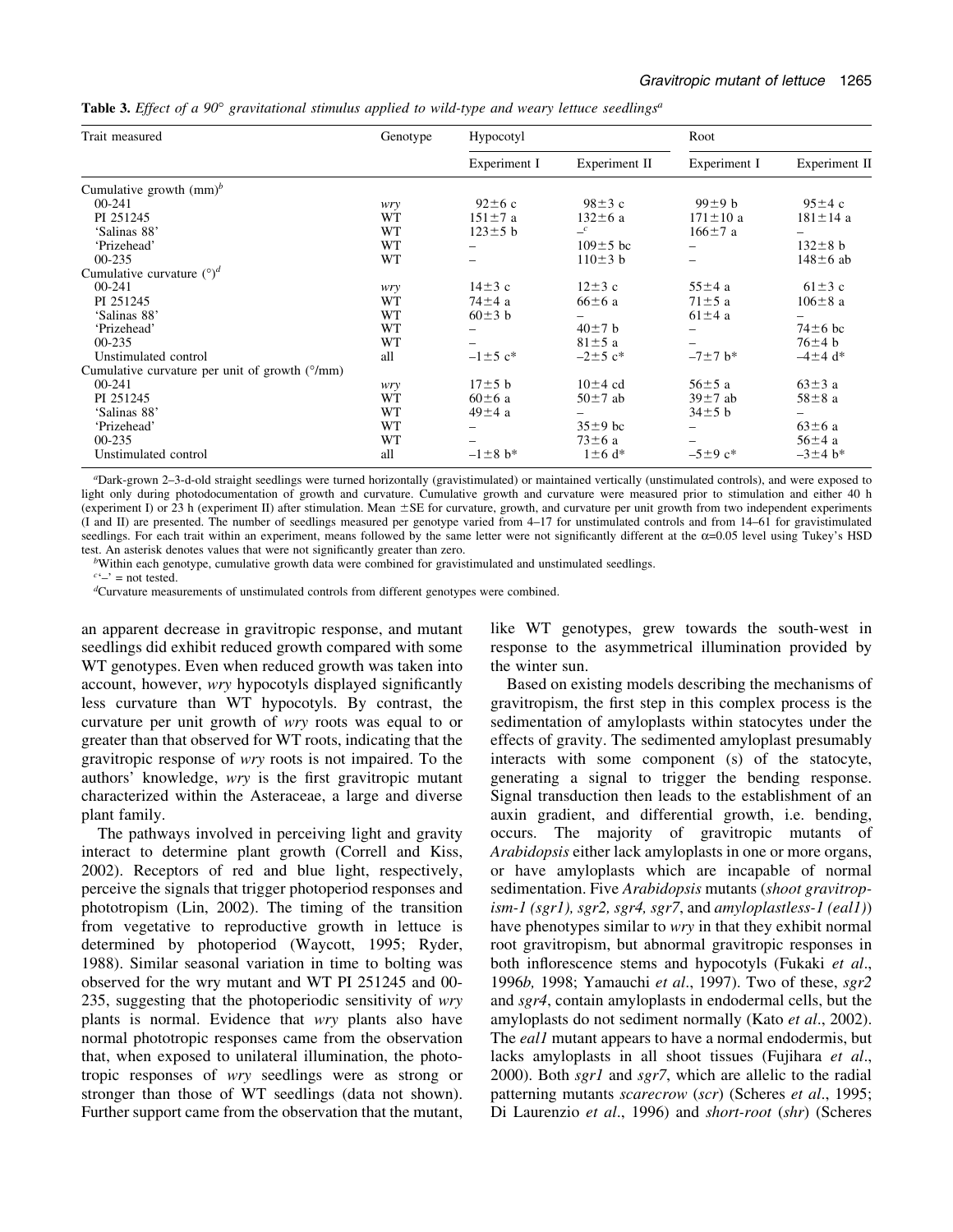

Fig. 4. Whole mounts and cross-sections of wild-type (A, C, E) and weary (B, D, F) inflorescences and hypocotyls stained with IKI and viewed with a light microscope. Cross-sections of inflorescences (A, B) were taken from 70-d-old plants and hypocotyl whole mounts (C, D) and crosssections (E, F) were taken from 3-d-old seedlings. Wild-type genotypes pictured are 00-235 (A) and PI 251245 (C, E). The scale bar denotes 25  $\mu$ m (A, B) or 100  $\mu$ m (C, D, E, F). Abbreviations are: a, amyloplasts; co, cortex; en, endodermis; ep, epidermis; st, stele.

et al., 1995), respectively, lack a normal endodermal cell layer (Fukaki et al., 1998). Analyses of scr, shr, and eal1 have established that sedimenting amyloplasts, which are normally found in the shoot endodermis, are required for full gravitropic sensitivity and that the endodermis itself is essential for shoot gravitropism in Arabidopsis (Fujihara et al., 2000; Fukaki et al., 1998; Kato et al., 2002). Specifically, analysis of sgr2 and sgr4 revealed that the vacuoles within endodermal cells play an important role, which may involve amyloplast distribution, gravitropic signalling, or both (Morita et al., 2002).

Starch and amyloplasts are synthesized in both roots and shoots of the wry mutant. Without endodermis-specific molecular markers or defining anatomical features, the presence or absence of a distinct endodermal cell layer in wry could not be conclusively determined. The differences in the radial distribution of amyloplasts in mutant and WT hypocotyls (Fig. 4E, F) and the absence of amyloplasts in  $wry$  inflorescence stems (Fig. 4A, B) suggest the absence of a normal endodermis and support the hypothesis that the WT gene product of the weary locus is required for normal development or differentiation of the endodermis. The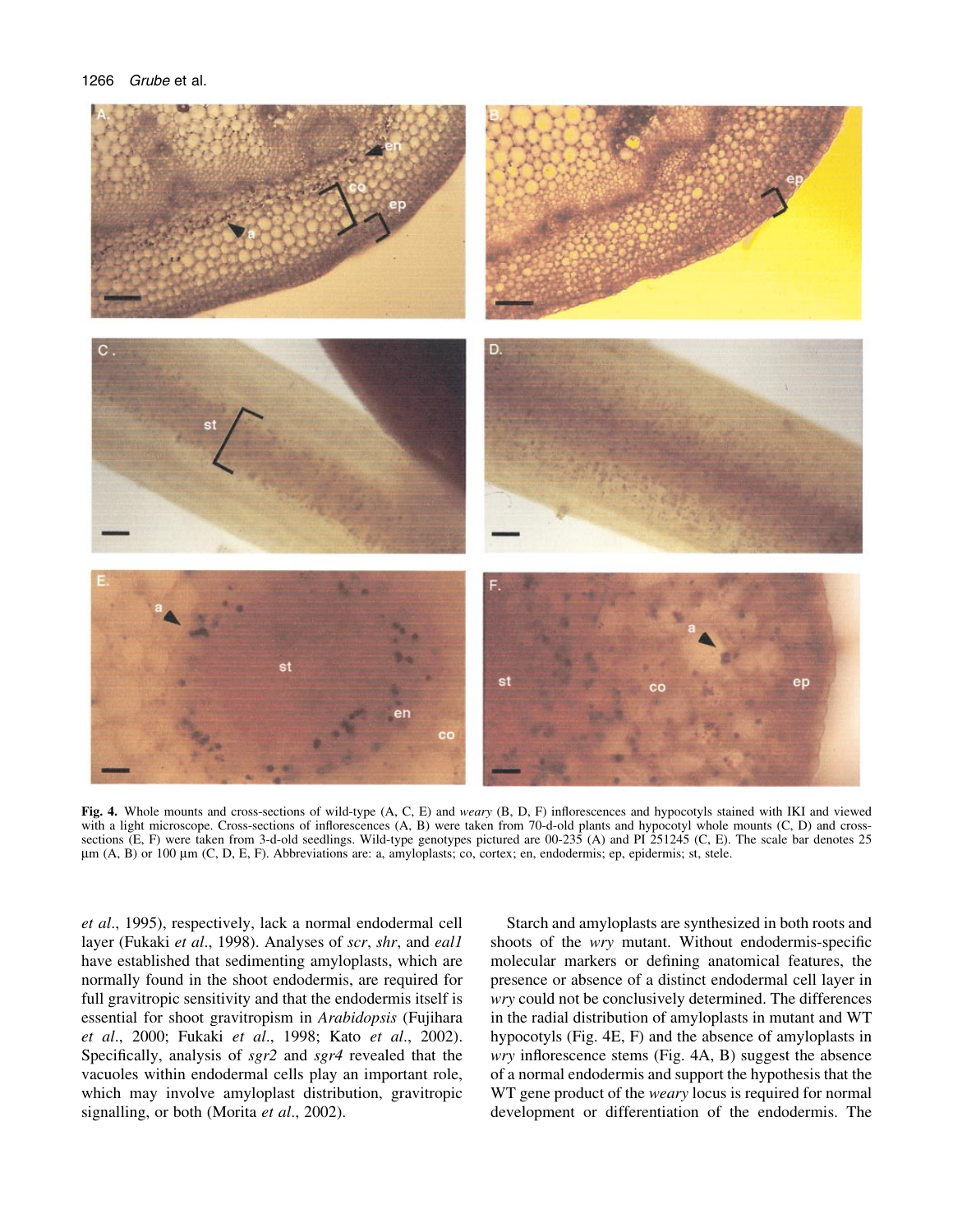phenotype of wry is most similar to those of the Arabidopsis mutants sgr1/scr and sgr7/shr, whose WT gene products encode putative transcription factors and are essential for determining endodermal cell fate. Where WT Arabidopsis shoots have three cell layers (one endodermis and two cortex), scr and shr mutants have two irregular cell layers that have both endodermal and cortical features. Although shr hypocotyls lack amyloplasts, scr hypocotyls occasionally contain abnormally small and non-sedimenting amyloplasts within the inner irregular cell layer (Fukaki et al., 1998). Since wry hypocotyls contain amyloplasts, *wry* is more similar to *scr*, but unlike *scr*, wry amyloplasts are similar in size to WT amyloplasts. Whether or not these amyloplasts sediment normally is not known.

In  $wry$  inflorescence stems, the apparent lack of gravitropic response could be due to the absence of amyloplasts, preventing the earliest steps in gravitropic response. In hypocotyls, however, the presence of a large number of normal-sized amyloplasts suggests a different or additional defect in gravitropism. One possibility is that amyloplasts do not sediment normally, as with sgr2 and sgr4. Alternatively, wry may have a new type of defect, where signal transduction or the generation of signal via interactions between the amyloplast and the statocyte are prevented. For example, the ability of the statocyte to generate or transmit the gravitropic signal properly may be a specific feature of the endodermis that is lacking in wry mutant cell layers. Alternatively, the amyloplastcontaining cells of wry hypocotyls may perceive gravity and generate the necessary signals in sufficient quantity, but fail to produce a normal gravitropic response due to the altered location or distribution of cells producing the signals.

Hypocotyls of wry may have partial gravitropic sensitivity. Although dark-grown wry seedlings were as straight as WT seedlings prior to gravitropic stimulation, they exhibited positive mean curvature after stimulation (Fig. 3). Although not significantly different from unstimulated controls (Table 3), their response was significantly greater than zero in both experiments, suggesting at least a minimal ability to respond to gravity. Endodermal cells lacking amyloplasts may act as statocytes with reduced sensitivity, and have been proposed to account for the partial sensitivity of *eal1* in *Arabidopsis* and the restoration of gravitropic sensitivity in starch-deficient mutants grown in abnormally strong gravitational fields (Fitzelle and Kiss, 2001; Fujihara et al., 2000). Consistent with this hypothesis, mutants that lack the endodermis entirely (e.g. scr and shr) do not exhibit partial sensitivity under normal conditions (Fukaki et al., 1998). Whether the altered cell layers in *wry*, *scr* and *shr* are capable of serving as statocytes under conditions of hypergravity, effectively restoring gravitropic responses, is not known. Understanding the mechanism of partial gravitropic sensitivity in wry, if it exists, may be informative about the specific interactions that take place between the amyloplast and the statocyte. Little is currently understood about the nature of these interactions, which are essential for both the perception of gravity and the production of the signal that triggers the bending response.

In conclusion, this study suggests that the gene product of the dominant WT allele at the weary locus is likely to be involved in correctly determining endodermal identity or amyloplast distribution in lettuce. The reported observations are consistent with the proposed role of sedimenting amyloplasts in gravitropic sensing in higher plants. The phenotype of wry is very similar to that observed for sgr1/ scr in Arabidopsis, and it is possible that the two loci are homologous. If this is the case, studies of the wry mutant may also provide information about the degree to which fundamental plant processes such as specification of organ and tissue identity are conserved within the plant kingdom. There may also be applied benefits to better understanding the gravitropic response mechanism(s) of lettuce, a plant that is targeted for use in hydroponic production systems in environments lacking gravity.

# Acknowledgements

The authors thank R Aburomia, C Barr, C Bull, J Epting, D Milligan, E Radwanski, B Robinson, K Schlueter, and J Tanaka for materials, technical assistance and valuable discussions. The authors also thank R Aburomia, E Radwanski, E van der Knapp, and W Waycott for critical review of this manuscript, and express gratitude to the California Lettuce Research Board and to the US Department of Agriculture, Agricultural Research Service for financial support of this work.

# **References**

- Correll MJ, Kiss JZ. 2002. Interactions between gravitropism and phototropism in plants. Journal of Plant Growth Regulation 21, 89±101.
- Di Laurenzio L, Wysocka-Diller J, Malamy JE, Pysh L, Helariutta Y, Freshour G, Hahn MG, Fledmann KA, Benfey PN. 1996. The SCARECROW gene regulates an asymmetric cell division that is essential for generating the radial organization of the Arabidopsis root. Cell 86, 423–433.
- Fitzelle KJ, Kiss JZ. 2001. Restoration of gravitropic sensitivity in starch-deficient mutants of Arabidopsis by hypergravity. Journal of Experimental Botany 52, 265-275.
- Fujihara K, Kurata T, Watahiki MK, Karahara I, Yamamoto KT. 2000. An agravitropic mutant of Arabidopsis, endodermalamyloplast less 1, that lacks amyloplasts in hypocotyl endodermal cell layer. Plant and Cell Physiology 41, 1193.
- Fukaki H, Fujisawa H, Tasaka M. 1996a. Gravitropic response of inflorescence stems in Arabidopsis thaliana. Plant Physiology 110, 933-943.
- Fukaki H, Fujisawa H, Tasaka M. 1996b. SGR1, SGR2, and SGR3: novel genetic loci involved in shoot gravitropism in Arabidopsis thaliana. Plant Physiology 110, 945-955.
- Fukaki H, Wysocka-Diller J, Kato T, Fujisawa H, Benfey PN, Tasaka M. 1998. Genetic evidence that the endodermis is